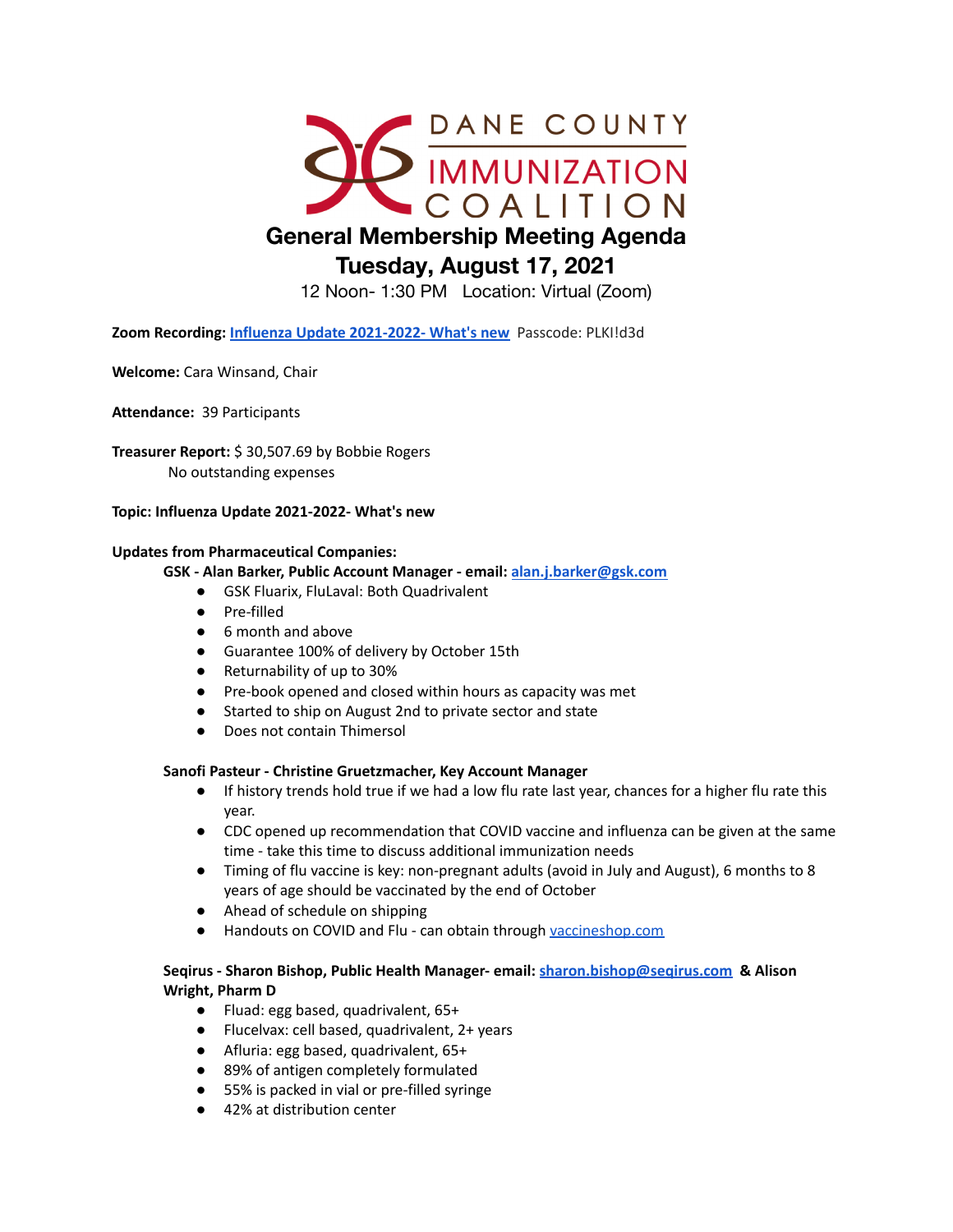- Shipped 9 million doses the first week of August
- 100% commitment of shipping by Oct. 1st
- Vaccine Effectiveness & Safety presentation provided for the 2-18 year olds

# **Updates from Health Systems:**

## **Access Community Health Center: Shannon Ripp, Medical Services Manager**

- Staff have option to go to local health care provider
- Increased order by 10% above last year which was an iIncrease of 8% over previous year
- Program in Maternal Child Health to improve outcomes offering flu vaccine to pregnant mom and baby over 6 months of age

## **Associated Physicians: Ann Wagaman, Pediatric Nurse Supervisor**

- Last year, for the first time, a drive thru clinic, popular and well received. Unfortunately this year they are building a parking lot, looking at other options.
- Offering weekend clinics
- Hired per diem staff to help with weekend clinics

## **SSM Health: Bobbie Rogers, Clinic Manager**

- Offering flu clinics at a variety of our locations
- Nurse only appointments can be scheduled at primary care offices
- Last year, successful for all hands on deck asked specialty clinics to stock flu vaccines to administer when people came in for specialty visits, will do again this year.
- Do accommodate walk-ins, but don't promote this
- Using MyChart to communicate as well as social media outlets
- All employees are asked to vaccinate, only exemption is through medical and religious waivers

### **UnityPoint Health: Melissa Horton, Clinical Resource Nurse**

- Offering flu vaccine at primary care and specialty visits
- Offer COVID vaccine if and when additional eligibility will give covid and flu vaccine at the same time

### **UW Health: Terri Kuntzsch, Nursing Program Specialist**

- Starting flu clinics September 13
- Notify through MyChart, robocalls, reach out to all people as soon as possible
- Plan contingency if there is a covid booster
- Start in September reviewing all inpatients' vaccination status

# **ETF: Brian Stamm, Deputy Director of Health Policy**

- ETF Continues to see substantial increase
- 117,000 individuals out of 224,000 employees vaccinated last year this is up from 80,000+ three seasons ago
- Outreach to member communications
- 115 clinics across the state, have 95 set up this year already and still scheduling
- Drive thru clinics last year, more options with in-person and drive thru this year, depends on what employer wants to do
- COVID: State is launching some covid 19 clinics in the next couple of months in Madison. ETF doing COVID-19 messaging, working closely with DHS.